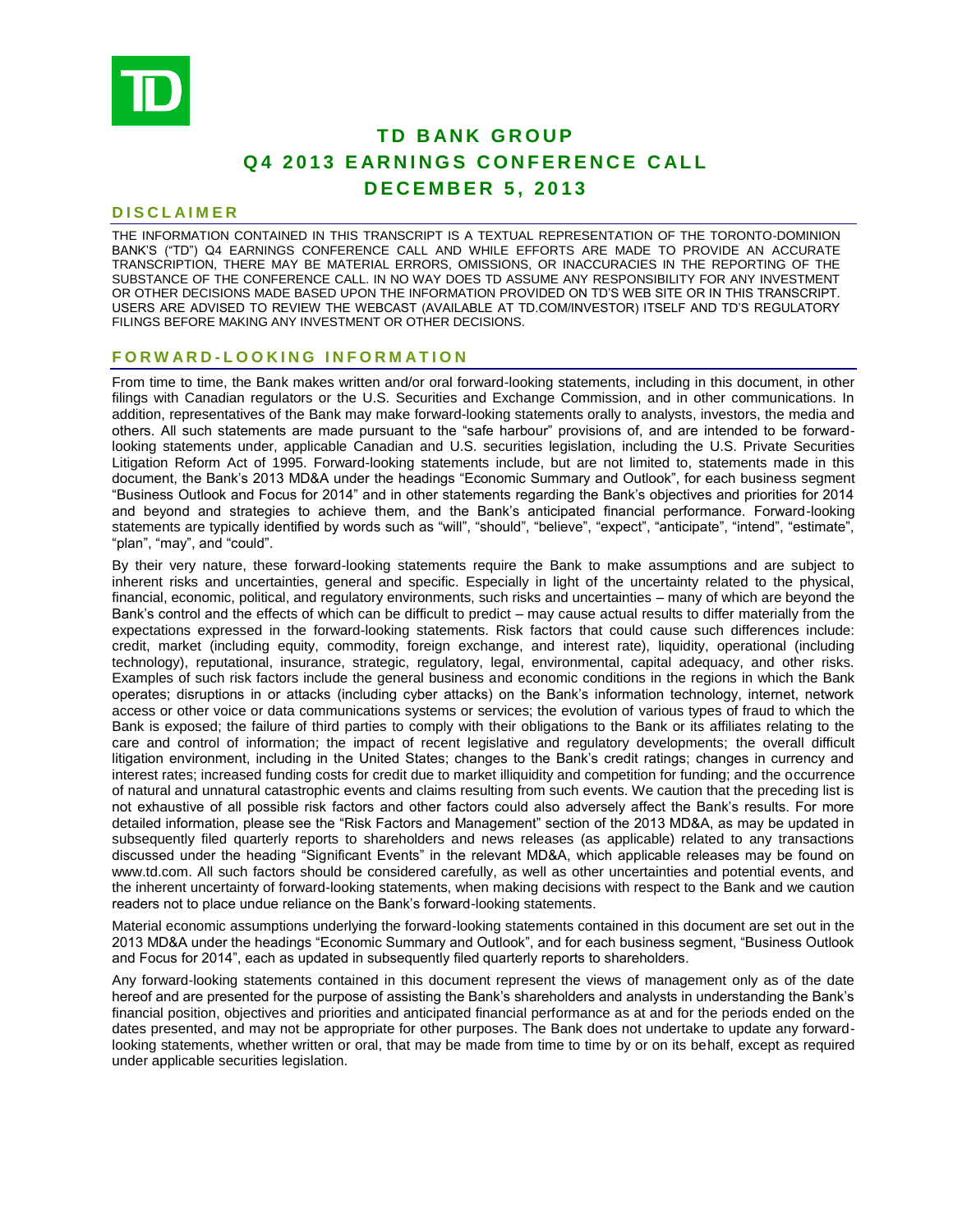# **C O R P O R A T E P A R T I C I P A N T S**

**Ed Clark** *TD Bank Group – Group President and CEO*

**Bharat Masrani** *TD Bank Group – Chief Operating Officer*

**Colleen Johnston** *TD Bank Group – Group Head, Finance, Sourcing & Corporate Communications, and CFO*

**Mark Chauvin** *TD Bank Group – Group Head and Chief Risk Officer*

**Riaz Ahmed** *TD Bank Group – Group Head, Insurance, Credit Cards & Enterprise Strategy*

**Mike Pedersen** *TD Bank Group – Group Head, U.S. Banking*

**Tim Hockey** *TD Bank Group – Group Head, Canadian Banking, Auto Finance & Wealth Management*

**Rudy Sankovic** *TD Bank Group – SVP, Investor Relations*

# **C O N F E R E N C E C A L L P A R T I C I P A N T S**

**Michael Goldberg** *Desjardins Securities – Analyst* 

**John Aiken** *Barclays – Analyst* 

**Steve Theriault** *Bank of America Merrill Lynch - Analyst*

**Gabriel Dechaine** *Credit Suisse – Analyst* 

**Peter Routledge** *National Bank Financial – Analyst* 

**Brad Smith** *Stonecap Securities – Analyst* 

**Mario Mendonca** *TD Securities – Analyst*

**Cheryl Pate** *Morgan Stanley – Analyst*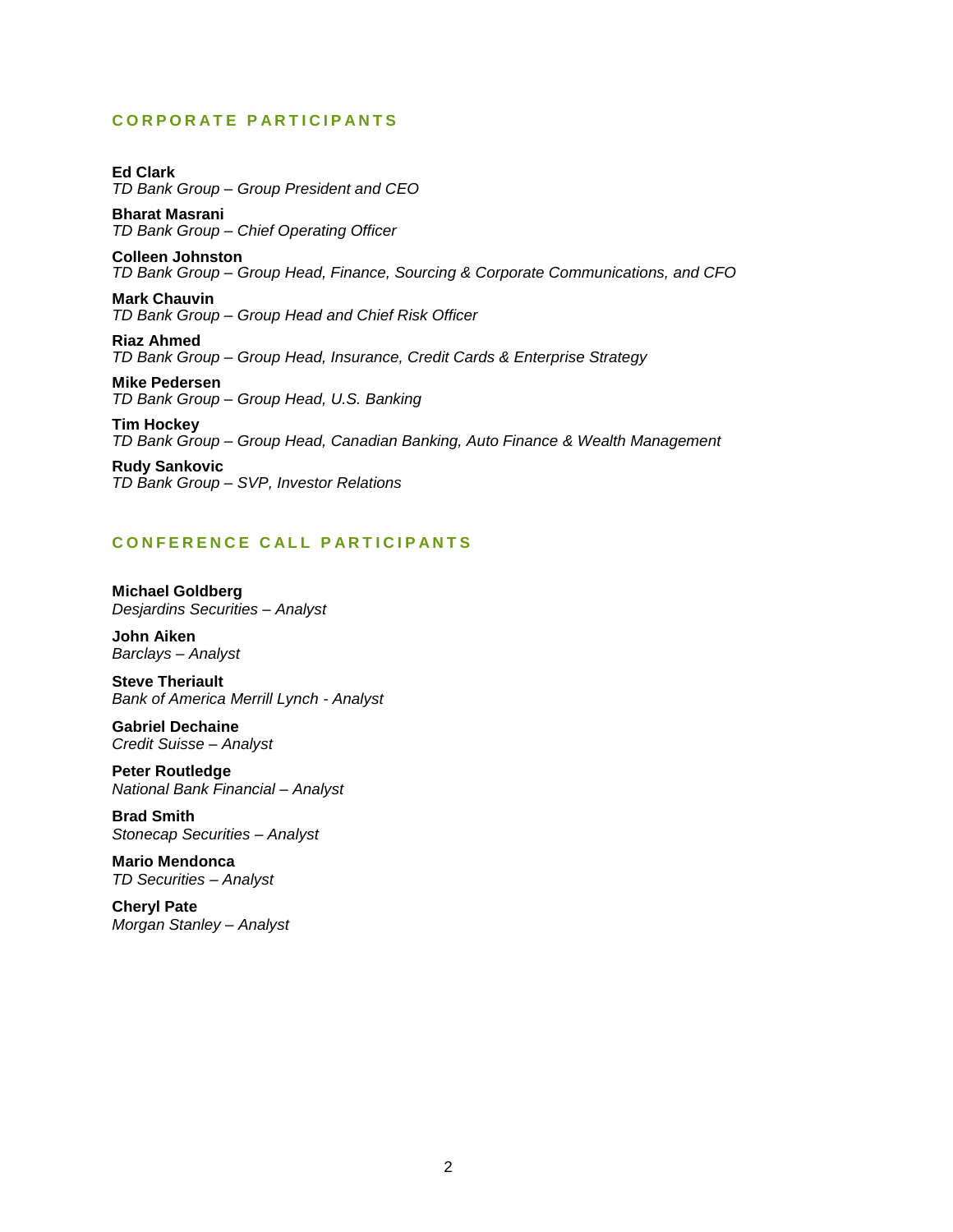# **P R E S E N T A T I O N**

# **Rudy Sankovic – TD – SVP, Investor Relations**

Good afternoon and welcome to TD Bank Group's fourth quarter 2013 investor presentation.

My name is Rudy Sankovic, and I'm the Head of Investor Relations at the Bank. We will begin today's presentation with remarks from Ed Clark, the Bank's CEO and Bharat Masrani, our COO, after which Colleen Johnston, the Bank's CFO, will present our fourth quarter operating results. Mark Chauvin, Chief Risk Officer, will then offer comments on credit quality, after which we will entertain questions from those present and from prequalified analysts and investors on the phone.

We'd like to keep the call to a maximum of one hour given how busy the day has been for the analyst community. Also present today to answer your questions are Tim Hockey, Group Head, Canadian Banking, Auto Finance and Wealth; Mike Pedersen, Group Head, US Banking; Bob Dorrance, Group Head, Wholesale Banking; and Riaz Ahmed, Group Head, Insurance, Credit Cards and Enterprise Strategy.

As you know, we shifted executive responsibility for some of our businesses effective July 1. It might be helpful to provide guidance on who will address your questions this quarter. For Canadian P&C and Wealth, Tim, for US P&C, Mike, and Bob will cover Wholesale. Riaz is also available to answer questions with respect to Insurance and Credit Cards.

Please turn to slide 2. At this time I'd like to caution our listeners that this presentation contains forwardlooking statements. There are risks that actual results could differ materially from what is disclosed and that certain material factors or assumptions were applied in making these forward-looking statements. Any forward-looking statements contained in this presentation represent the views of Management and are presented for the purpose of assisting the Bank's shareholders and analysts in understanding the Bank's financial position, objectives and priorities and anticipated financial performance. Forward-looking statements may not be appropriate for any other purposes.

I'd also like to remind listeners that the Bank uses non-GAAP financial measures to arrive at adjusted results to assess each of its businesses and to measure overall Bank performance. The Bank believes that adjusted results provide readers with a better understanding of how Management views the Bank's performance. Ed and Bharat will be referring to adjusted results in their remarks. Additional information on items of note, the Bank's reported results and factors and assumptions related to forward-looking information are all available in our 2013 annual report.

With that, let me turn the presentation over to Ed.

# **Ed Clark – TD – Group President and CEO**

Thank you, Rudy, and welcome, everyone. Thank you for joining us this afternoon. Colleen is going to be up to discuss our fourth quarter results, but I'd like to start by talking about the year as a whole.

So 2013 was a strong year for TD's key retail franchises in terms of their fundamentals. But that did not translate into strong earnings growth for the Bank. Total bank earnings were up 1% for the year and earnings per share were flat, as record results in Canadian and US retail banking and Wealth were largely offset by challenges in our Insurance and Wholesale businesses.

These headline numbers are not what we would have hoped for. But excluding the impact of the Insurance losses we recorded in the third quarter, adjusted EPS would have been up a solid 6% for the year. And the strong performance of our large Retail businesses and the investments we have made in future growth mean we are very well positioned for 2014 and beyond.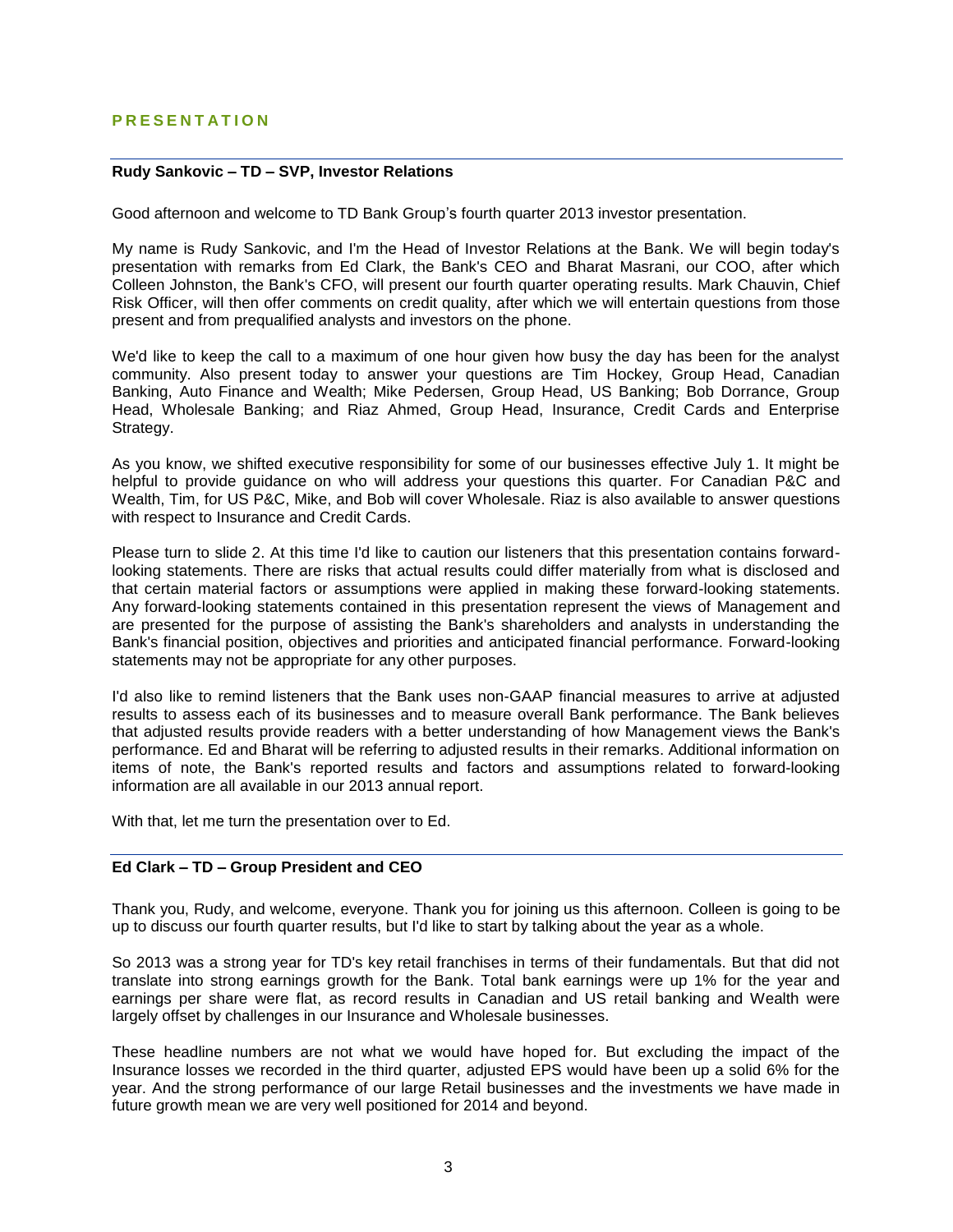Our Canadian Personal and Commercial Bank had a very good year in 2013, earnings were up 11%. Personal loan volumes held up well, business lending rose are robust 12%. And we made further investments in our growth strategies. Most notably, signed the agreement to become the primary issuer of Aeroplan Visa credit cards starting January 1, a deal that entrenches our number one position in credit cards in Canada.

We also delivered great results on the expense front achieving a record low efficiency ratio. And we did all this while continuing to be recognized by J.D. Power and Ipsos as a leader in customer service across our distribution channels from branches to ATMs, phone, online to mobile. In mobile, we ranked first for the number of mobile customers in Canada.

Wealth had a record year with our direct investing, advice and asset management businesses all performing well. We continued to grow net new client assets and now have over \$1 trillion in assets under administration, asset under management when you include TD Ameritrade.

On the manufacturing side, a number of our retail funds were recognized for their strong risk adjusted performance at the Lipper Awards again this year. And we completed the acquisition of Epoch Investment Partners, strengthening our competitive position in investment management and adding capabilities to advance our US Wealth strategy.

One year after announcing the acquisition of Epoch, we couldn't be more pleased with how the business has performed. Assets under management have grown steadily from the \$24 billion that we announced at closing to \$40 billion today, including some funds transferred to Epoch from internal and external advisers. In addition, client retention has been excellent. We've won several new mandates and investment returns have been strong. In short, Epoch is delivering everything for which we hoped and the combined team is working very effectively together.

As you may have seen today, we announced that we have extended the TD Ameritrade stock holders agreement. We like our current ownership structure in TD Ameritrade. This provides the public shareholders with increased certainty around what will happen in January 2016. We also announced that we plan to sell 5.5 million shares we currently hold in TD Ameritrade.

Our US Personal and Commercial Bank had a landmark year in 2013, achieving the US\$1.6 billion earnings target we set out three years ago. Bharat will have more to say about this remarkable achievement, but let me take this opportunity to say how proud I am of our team at TD Bank, America's Most Convenient Bank for meeting this ambitious goal despite the headwinds, very significant headwinds. We succeeded by delivering on our promise of legendary service and convenience, executing on our take share strategy and building the business with acquisitions like Target, a signature win that has put us in a position to win more business while providing strong support to our bottom line results.

In addition to this impressive performance in our larger retail businesses, we did face some challenges in 2013. Our Insurance business had a difficult year. We continue to see good premium growth, but the loss we recorded in the third quarter related to severe flooding in Alberta and an increase in reserves for Ontario auto had a significant impact on our full-year results. As we said at that time, we believe the Auto Insurance business in Ontario can be a good business and one that strengthens our franchise. However, the operating environment remains challenging, and so we continue to refine our business model.

Our Wholesale bank also saw a drop in earnings this year, largely due to higher levels of securities gains last year but also related to lower trading revenue this year. Nonetheless, the business did produce a return equity within our 15% to 20% target range, and I'm very pleased with how we managed to continue to deliver on our strategy of being a top three integrated dealer.

Finally, on the expense front, we ended the year above our 3% target for core expense growth excluding acquisitions and FX. While I'm disappointed with this result, I am comfortable with the reasons for it. The additional costs were partly related to litigation matters connected to a commercial dispute in our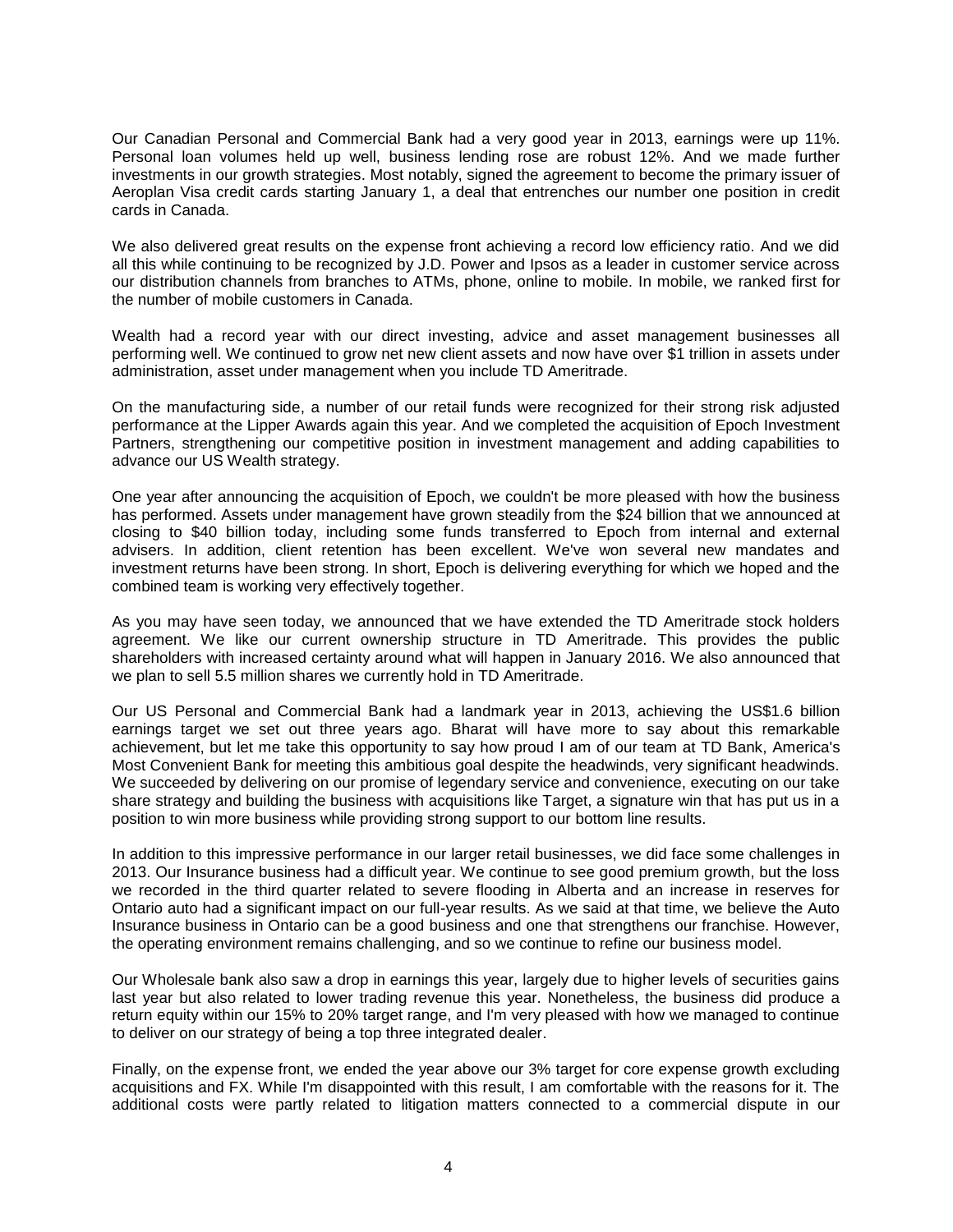Wholesale business, as well as higher variable expenses in our Wealth Management business reflecting stronger than expected revenue growth. This is a good problem to have.

Adding it all up, I'm pleased with our performance this year. The strength of our underlying earnings is reflected in our robust Basel III capital position, which ended the year at 9%, while absorbing the impact of the repurchase of 9 million shares. As we suggested last year, when we increased our target payout ratio, we also delivered healthy dividend growth. Dividends paid are up 12% in this fiscal year, which helped drive a 22% total shareholder return for the year.

We also announced the 2-for-1 stock split today, which will take effect in January. In order to facilitate the split, we increased the dividend by \$0.01. It has almost been 15 years since we last split our stock, in July of 1999, and during that time investors in TD have enjoyed a compound annual total shareholder return of 11%.

Let me now turn to the year ahead. At the start of this fiscal year I said we would have to work hard to get into the 7% to 10% range. And we came close, as I said earlier, delivering 6% EPS growth excluding the Insurance losses, following 8% EPS growth in 2012. I think we'll have to work just as hard next year to get into the bottom end of that medium-term range measured against our 2013 earnings excluding the Insurance losses. We'll have some wind at our back from the investments we made in our growth strategies like Target, Epoch and Aeroplan, but the operating environment remains challenging and we don't expect much relief in 2014.

Interest rates are still low in absolute terms, and persistent weakness in Europe and Asia suggests that the low rate, and therefore lower revenue environment, could be with us for some time longer. And while the US economy is showing welcoming signs of recovery, we expect more subdued growth in Canada reflecting a slowing housing market and continuing consumer deleveraging.

So let me talk about what all that means for each of our businesses. We feel quite good about Canadian Retail's growth prospects, which will include Wealth and Insurance next year. On the banking side, we expect solid volume growth, stabilizing margins and continued good expense management. And we expect to compliment that with stronger growth in Wealth, leveraging the power of the TDCT relationship, as well as in Cards as we bring Aeroplan on board.

We're also feeling very good about the long-term prospects of US Retail, but we won't see those longterm prospects fully reflected in earnings growth next year. Loan volumes remain very impressive and we are starting to see the stabilization improvement in core margins as we had expected.

Target is also expected to continue to perform very well, but this strength in core earnings will be offset by a smaller contribution from security gains, given the back up in longer term rates. Overall, we expect our US Retail bank, which will include US Wealth and Epoch next quarter, to deliver modest earnings growth in 2014.

In our Wholesale bank, we will continue to focus on delivering 15% to 20% returns while continuing to build out our franchise model in Canada and the United States.

To wrap up, we delivered good results in 2013 and invested in our businesses and distribution channels to power future organic growth. With our deposit-rich balance sheet, we are well positioned to benefit from a normalization in interest rates when they occur, but we are not basing our planning on assuming that they will. Rather, we are focused on integrating the businesses we acquired, leveraging organic growth to maximum effect, and improving operational efficiency.

We'll also continue to streamline our cost base, with a goal of reducing core expense growth excluding acquisitions and FX to well below this year's levels. The payout from the work we've already done on this front is significant and will allow us to maintain an even higher project and initiative spend next year, as we strive to improve customer experience and extend our leadership position across North America.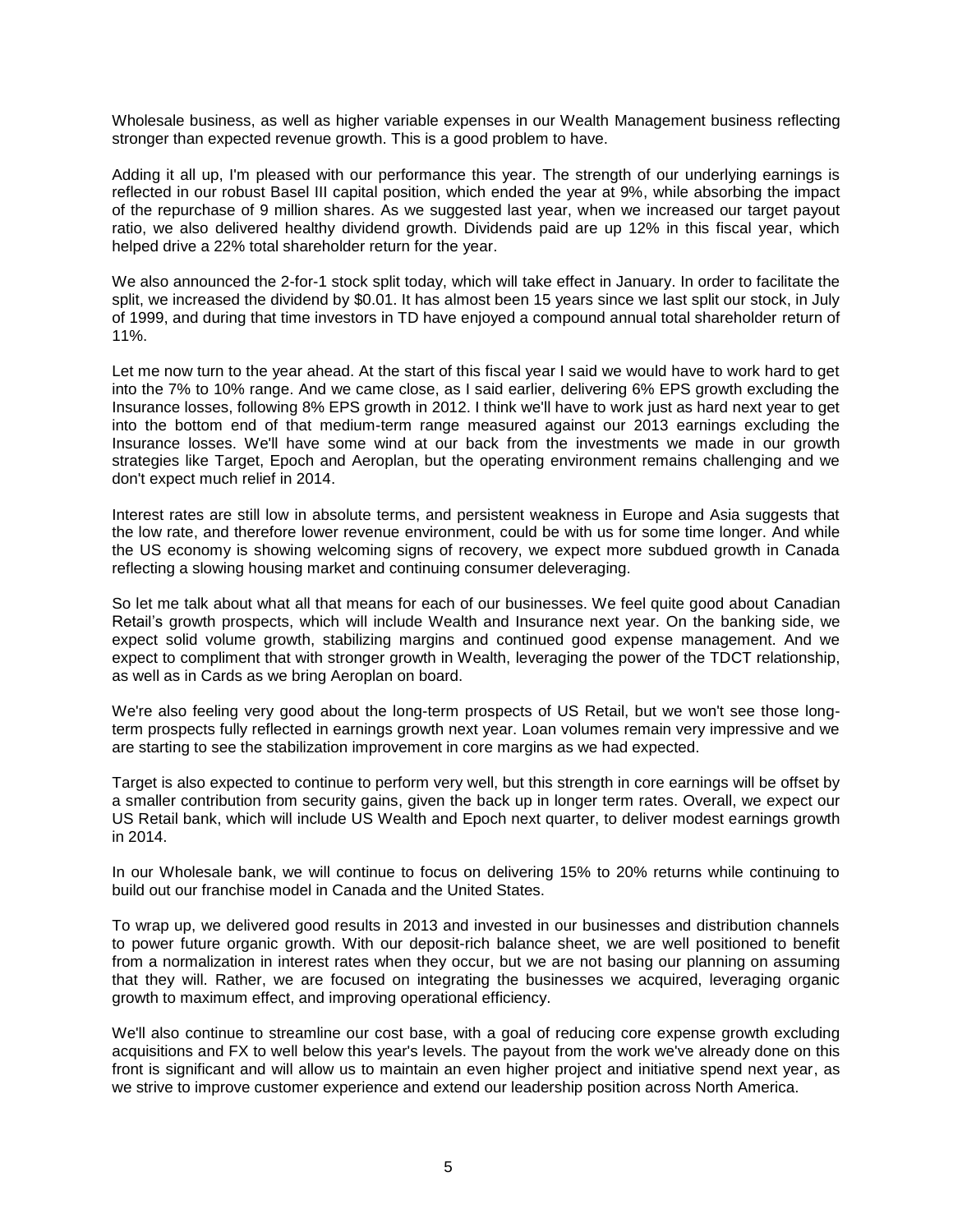It's an exciting time to be at TD and I'm very proud of our people, almost 90,000 strong. You have made TD the best customer-driven banking franchise in North America. On behalf of the senior management team, thank you for your hard work. I can't wait to see what you're going to accomplish for us together next year.

With that, let me turn things over to Bharat, who as you know, is our incoming CEO. He's been back in Canada since July and he's going to share a few thoughts with you on how the tradition – the transition, not tradition – but everybody else is going to maintain the tradition, is going. Bharat.

# **Bharat Masrani – TD – Chief Operating Officer**

Thank you, Ed, and good afternoon. It's great to be back in Canada. The transition is going extremely well. As you heard since returning in July, I have spent much of my time reacquainting myself with our Canadian operations. This has included traveling across the country to meet with employees and customers.

Everywhere I go, I see evidence of the tremendous expansion in our Canadian franchise over the last decade. I am so impressed with what the team has achieved in building our businesses and laying the foundation for future growth.

The key message remains one of continuity. And so the TD story will continue to be about growth, about building great franchises, about creating real value for our customers and clients and sustaining a work culture that unlocks the full potential of our employees.

As you know, for the last seven years, I have been focused on growing our US operations, and as Ed said, we recently reached a milestone there. I want to take this opportunity to salute my US colleagues for their outstanding effort in delivering on our US\$1.6 billion earnings target. When we announced the target at our 2010 Investor Day, we were yet unaware of all the hurdles we would have to overcome.

At the time, a starting point for full-year earnings was US\$900 million. In the three years since, we lost about US\$650 million in net income to the unforeseen effects of Reg E, Durbin and Dodd-Frank, as well as margin pressure from the low rate environment. But we found ways to replace the lost income and generate an additional US\$700 million in net income after tax.

Security gains as part of our capital management activities helped, as did improved credit conditions and a series of acquisitions that enhanced our capabilities and expanded our footprint. But over and above this, we delivered peer-leading loan deposit and fee growth. In fact, our underlying organic growth was well ahead of our 2010 target. None of this would have been possible without the hard work and dedication of the entire team at TD Bank, America's Most Convenient Bank. I know this is just the beginning for our incredible US team.

I'll now turn it over to Colleen to review our results. Colleen.

# **Colleen Johnston – TD – Group Head, Finance, Sourcing & Corporate Communications, and CFO**

Thanks, Bharat, and good afternoon, everyone.

Let me walk you through our results. Let's start with a brief review of 2013. For the full year, total bank adjusted net income was \$7.2 billion, an increase of 1% from 2012. And adjusted EPS was \$7.45, flat year over year. These results were negatively impacted by the Q3 Insurance losses related to severe weather-related events in Alberta and Toronto, and increased general insurance claims, which totaled \$0.45 per share. Excluding this impact, adjusted EPS would have increased by 6% compared to last year, and Canadian Retail results would have increased 11% year over year.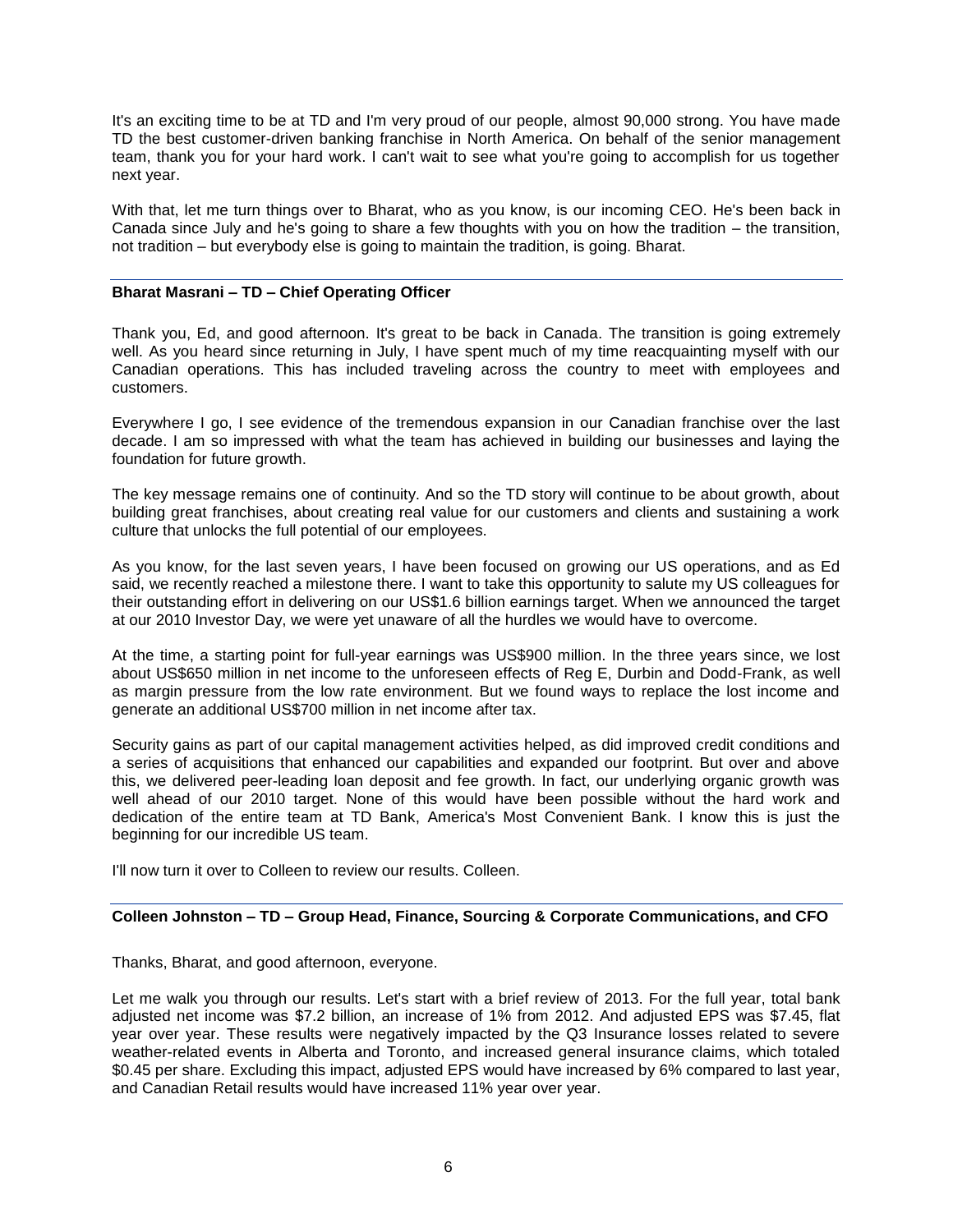TDCT had a record year delivering \$3.8 billion in adjusted earnings, up 11% over 2012, driven by good volume growth, lower credit losses and effective cost management. Wealth Management delivered record results with earnings up 15%. Higher fee-based revenues, improved trading activity, and the Epoch acquisition all contributed to the growth in earnings.

Our Insurance business had a difficult year with earnings down 61%, due to the charges I mentioned previously. We believe the Auto Insurance business can be a good business. However, the operating environment remains challenging and we continue to refine our business model.

US P&C had a record year with adjusted earnings of US\$1.6 billion, up 13% as a result of strong loan and deposit volume growth, higher fee-based revenue, increased gains on sales of securities, and the acquisition of Target's card portfolio, partially offset by higher expenses to support growth, and lower margins excluding Target.

Wholesale Banking had a softer year with earnings down 26%, primarily driven by lower security gains and a tougher trading and investment banking environment, partially offset by lower expenses.

We finished the year with a strong pro forma Basel III Common Equity Tier 1 ratio of 9%. Overall we were pleased with our results in a number of our businesses.

Please turn to slide 5. Turning to Q4, we delivered adjusted EPS of \$1.90, up 4% year over year. Total bank adjusted net income of \$1.8 billion was also up 4%. Our segment results include retail adjusted earnings of \$1.8 billion, up 19% over last year. Wholesale net income of \$122 million, down 61% largely due to lower security gains and elevated expenses. And the Corporate segment posted a loss of \$53 million. Overall, a very strong result for our Retail businesses with a softer Wholesale quarter.

Please turn to slide 6. This next slide presents our reported and adjusted earnings this quarter with the difference due to seven items of note. There are a few items this quarter I'd like to highlight: litigation charges were related to the previously announced regulatory settlements; restructuring charges of \$90 million after tax. We indicated last quarter that we were going to take a harder look at our expense base in order to drive permanent efficiencies for the future. More on this to come in a moment. Set up costs of \$20 million after-tax for Aeroplan, as we get ready to become the primary Aeroplan Visa card issuer in January 2014.

Please turn to slide 7. Canadian P&C delivered a strong quarter with adjusted net income of \$948 million, up 14% year over year. Loan and deposit growth was good this quarter. Total loan growth was 5% year over year with real estate secured lending volumes up 4% and business lending growth up a strong 12%. Personal and business deposits increased, due mainly to strong growth in core checking and savings accounts, partially offset by lower term deposit volume.

NIM was down by 2 basis points sequentially, mainly due to lower deposit margins from the low rate environment. We expect modest downward pressure on NIMs, with quarterly margins bumping around in 2014 depending on product mix, seasonal factors, or rate moves. Credit performance continues to be strong with PCL and personal banking down \$66 million from last year, primarily due to lower bankruptcies, principally in credit cards. Business banking PCL declined by \$16 million due to higher commercial recoveries.

Adjusted expenses were relatively flat versus last year as volume growth and investment in the business were partially offset by broad-based productivity gains. Operating leverage was 250 basis points due to good expense management. Overall, a great result.

Please turn to slide 8. Looking at our Wealth and Insurance segment. Wealth had a record quarter with earnings up 26% year over year due to higher fee based revenue from growth in client assets and market appreciation, improved trading volume and a positive contribution from the Epoch acquisition.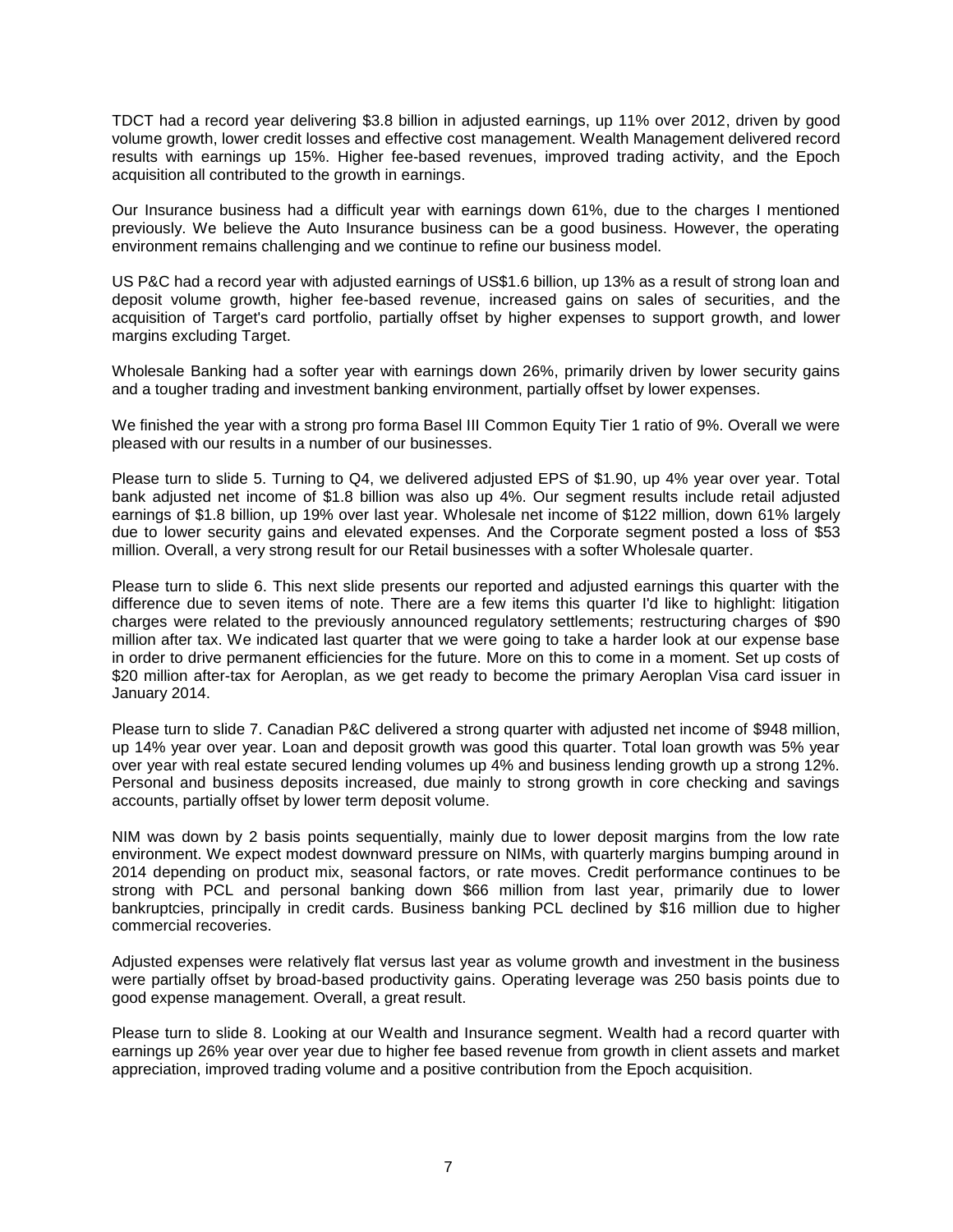Our Insurance business reported earnings of \$141 million, an increase of 50% over last year due to higher Insurance revenue primarily from premium volume growth. Insurance claims increased by 3% primarily due to higher current year claims and volume growth, partially offset by lower unfavorable prioryear claims development and lower cost of weather-related events.

Wealth and Insurance expenses increased from last year primarily due to the inclusion of Epoch and higher variable compensation. The contribution from TD Ameritrade was \$77 million, up \$26 million, or 51% from last year due to higher trading activity, increased fee-based revenue, and increased investment gains.

Please turn to slide 9. The US Personal and Commercial Bank had a good quarter with adjusted earnings of US\$384 million, an increase of 7% over last year. The increase reflects the Target acquisition, strong organic growth, and improvement in credit quality. Adjusted revenue increased by 18% year over year due to the Target credit card acquisition, strong organic loan deposit and fee growth, partially offset by a lower margin and lower gains on security sales.

Excluding Target, average loans were up 10% year over year with a 14% increase in personal loans and an 8% increase in business loans. Average deposits increased by 11%. As we mentioned last quarter, our level of security gains at US\$15 million was significantly below the US\$60 million to US\$80 million guidance.

We expect that next year's gains will be meaningfully lower than that range per quarter, as there's much less need to sell securities at an elevated pace. We believe we've now immunized our AOCI as much as we can through security sales, reclassification to held to maturity, and more capital friendly hedging strategies. As well, the recent spike in long rates has reduced the gains in the portfolio.

Our net interest margin was up by 9 basis points sequentially as a benefit of recent increases in long-term rates and the positive impact of acquired loan accounting more than offset loan margin pressures. After normalizing for acquired loan accounting, we expect our margins to continue to stabilize or improve slightly from the current level.

Driven by the improvement in credit quality and business loans, adjusted PCL decreased by US\$25 million, or 12% from the elevated level last year. PCL is likely to move up from these levels over time. Adjusted expenses were up versus last year due to Target expenses and investments in growth initiatives partially offset by productivity improvement. All in, a strong result for our US business.

Please turn to slide 10. Net income for our Wholesale business of \$122 million was down 61% compared to the fourth quarter last year. This was driven by lower security gains, higher non-interest expenses in the quarter and a higher effective tax rate.

Revenue was down by 17% over last year due to lower security gains in the investment portfolio, partially offset by higher trading-related revenue. Trading revenue was driven by improved fixed income markets. Trading revenue in Q4 was \$342 million, above our normalized level of \$300 million.

Non-interest expenses were up by 13% compared to last year due to litigation matters associated with a commercial dispute, partially offset by lower operating costs.

Please turn to slide 11. The Corporate segment posted an adjusted loss of \$53 million in the quarter compared to a loss of \$29 million last year.

Please turn to slide 12. Core expenses for the year, excluding the impact of foreign exchange and acquisitions, were up 3.9% over last year. We ended the year above our 3% expectation driven primarily by litigation expense in Wholesale and higher variable expenses in Wealth due to higher than expected revenues in the fourth quarter.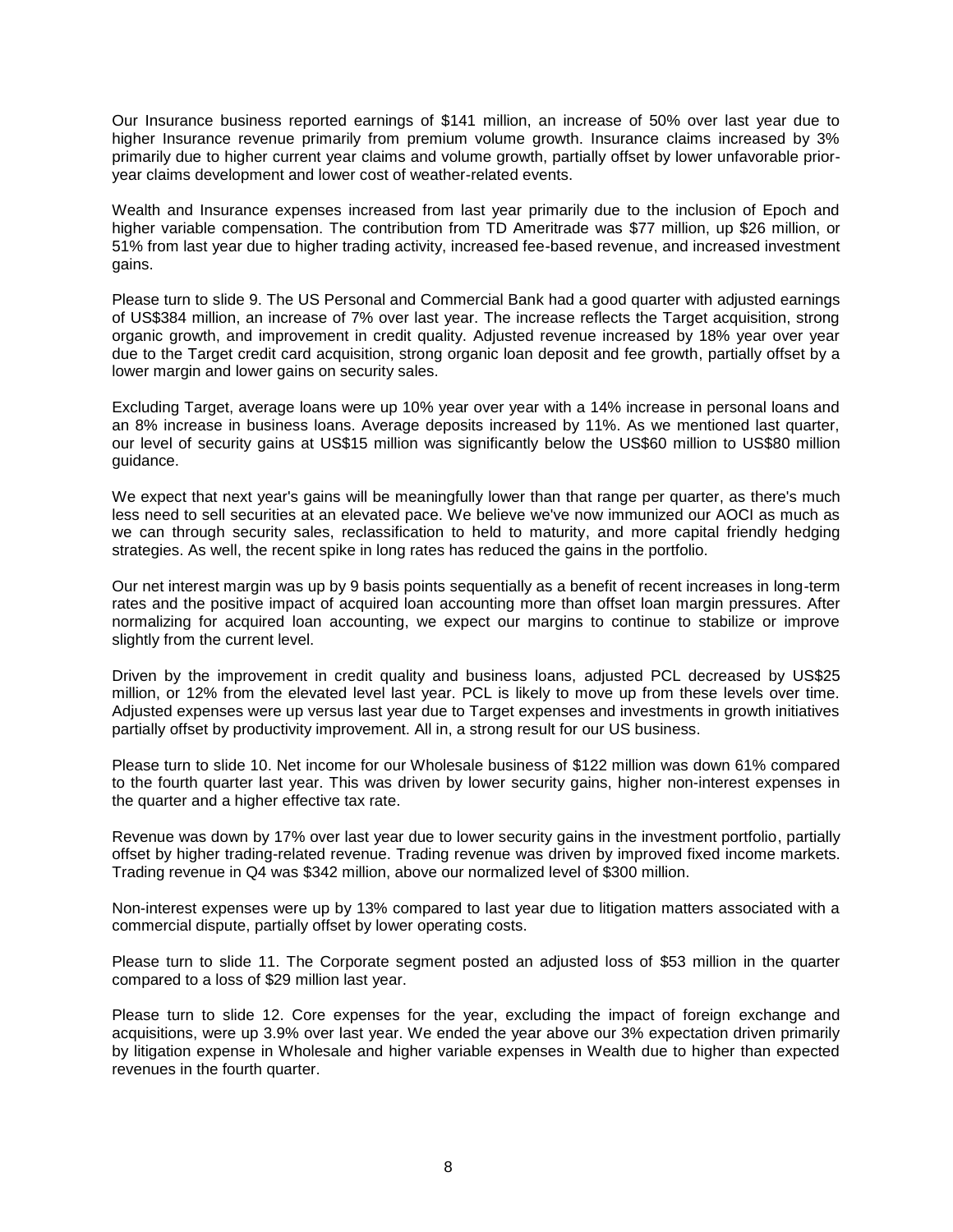It might be helpful to provide you with a breakdown of our 4% core expense growth this year. Productivity initiatives reduced our cost base by over 2%, offsetting underlying growth in base expenses. Increased investment in the business and higher pension costs driven by low interest rates drove the overall increase in expenses year over year.

I mentioned earlier that we've taken a restructuring provision in the quarter. This is expected to help optimize our branch network and to streamline other operations across TD to drive permanent efficiencies. We anticipate these actions will reduce our run rate next year, but be partially reinvested in the business. We're targeting a 2014 core expense growth well below 2013 levels including the savings realized from productivity initiatives.

Please turn to slide 13. Our Basel III Common Equity Tier 1 ratio was 9% in the fourth quarter, an increase from 8.9% in Q3, primarily due to organic growth, but partially offset by our share buyback program and volume growth. We expect the Q1 2014 Basel III CET 1 ratio to decline modestly due to the previously announced Aeroplan card acquisition from CIBC and the phase-in of OSFI CVA rules.

We were pleased to announce our stock dividend, which will have a 2-for-1 stock split effect in January. To facilitate the split, we're adding \$0.01 to our quarterly cash dividend. We've repurchased over 9 million shares under our share repurchase program. This should help EPS growth by approximately 1% next year, all things being equal. Overall, we continue to remain well positioned for the evolving regulatory and capital environment.

Please turn to slide 14. I'd like to briefly comment on two items. Starting in Q1 of 2014, we'll be presenting our Retail segment slightly differently. There will be two Retail segments. In Canada, the realigned segment will include Canadian Wealth, excluding TD Ameritrade and Epoch, and Insurance in addition to the current Canadian Personal and Commercial Banking business. The US Retail segment will include the existing US P&C business, but add US Wealth, Ameritrade and Epoch. There will be no changes to either Wholesale or the Corporate segments.

In order to facilitate transition to the realigned segment presentation, we plan to continue to provide net income information for the Canadian P&C, and Wealth and Insurance businesses. We also plan to restate the two-year historical information before the end of Q1 2014 so that everyone will have time to understand the impact before we formally start reporting on this new basis.

Also, the Enhanced Disclosure Task Force has been working hard on improving risk-based disclosures, and in October of 2012 published 32 recommendations. This was a major priority for OSFI and the Canadian Banks during 2013. Sincere thanks to the TD team for their extraordinary efforts in making this happen. We've outlined the recommendations and references to TD's disclosures on our IR website. Additional enhancements to these disclosures are expected in 2014. Our IR team will be happy to review any of the 32 disclosures with you.

With that, let me turn the presentation over to Mark.

# **Mark Chauvin – TD – Group Head and Chief Risk Officer**

Thank you, Colleen, and good afternoon, everyone.

Please turn to slide 15. Q4 continues to reflect the strong credit performance we've seen throughout 2013. Total PCL for 2013 was just under \$1.6 billion, an improvement of \$188 million, or 11% over 2012 after absorbing increased credit losses resulting from the Target acquisition. At the same time, loan volume grew by \$36 billion, or 8%. This translates into a full-year PCL rate of 37 basis points for 2013 versus 46 basis points last year.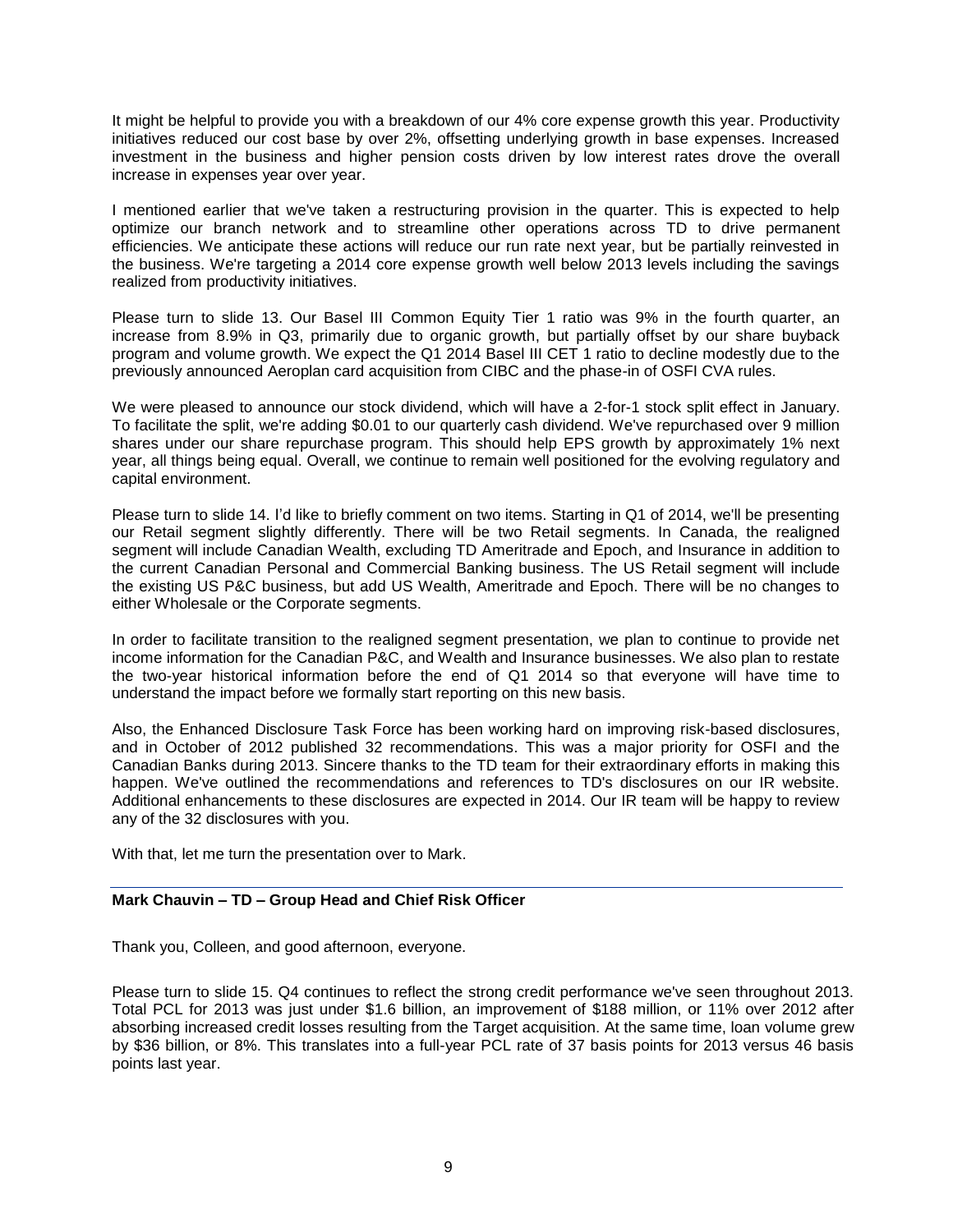Canadian gross impaired formations remained flat year over year with strong volume growth in the Personal and Commercial portfolios. Canadian Personal and Commercial loss rates are at the lowest level experienced during the last five years. And in the US, a recovery in real estate has led to improved loan to values across the residential real estate portfolio, and commercial credit quality continues to improve.

Looking forward, I expect more of the same consistent strong credit quality throughout 2014, which should translate into stable loss rates assuming the economic environment plays out as we expect.

Now I'll turn the presentation back to Rudy.

# **Q U E S T I O N A N D A N S W E R**

### **Rudy Sankovic – TD – SVP, Investor Relations**

Thank you very much, Mark.

We'll now open it up for questions. And to give everyone a chance to participate, please keep to one question and then requeue if there's time. For those participating in person here in the room, can I ask you to identify your name and firm before asking your question. And before ending the call today, I will ask Ed to offer some final remarks. So, why don't we get started in the room.

# **Michael Goldberg – Desjardins Securities – Analyst**

I only seem to get the short end of the stick by asking first, so I've got a two part question. We recently saw Manulife do its fourth sub debt issue in two years, but looks like given the uncertainties of the NVCC and bail-in, you and other banks are shut out of the sub debt market. Could you give us your thoughts on how you think that this is going to evolve and when it's going to evolve for you?

# **Riaz Ahmed – TD – Group Head, Insurance, Credit Cards & Enterprise Strategy**

Michael, as you know, it is expected that the Federal Government will issue guidelines on bail-in fairly shortly. We don't exactly know what those guidelines are going to say, but over time I think as the market transitions into NVCC and with the bail-in framework, the good news on this is that the whole industry has to finance the same way. So I do expect with the credit quality that the Canadian banks have, that we will be able to tap the market successfully, but I don't think there's a particular hurry for us to do so.

# **Michael Goldberg – Desjardins Securities – Analyst**

Okay. And the second part is what do the operational efficiencies look like that you discussed in footnote 19 of your press release?

# **Colleen Johnston – TD – Group Head, Finance, Sourcing & Corporate Communications, and CFO**

Are we talking about the restructuring charge now, Michael?

# **Michael Goldberg – Desjardins Securities – Analyst**

That's right.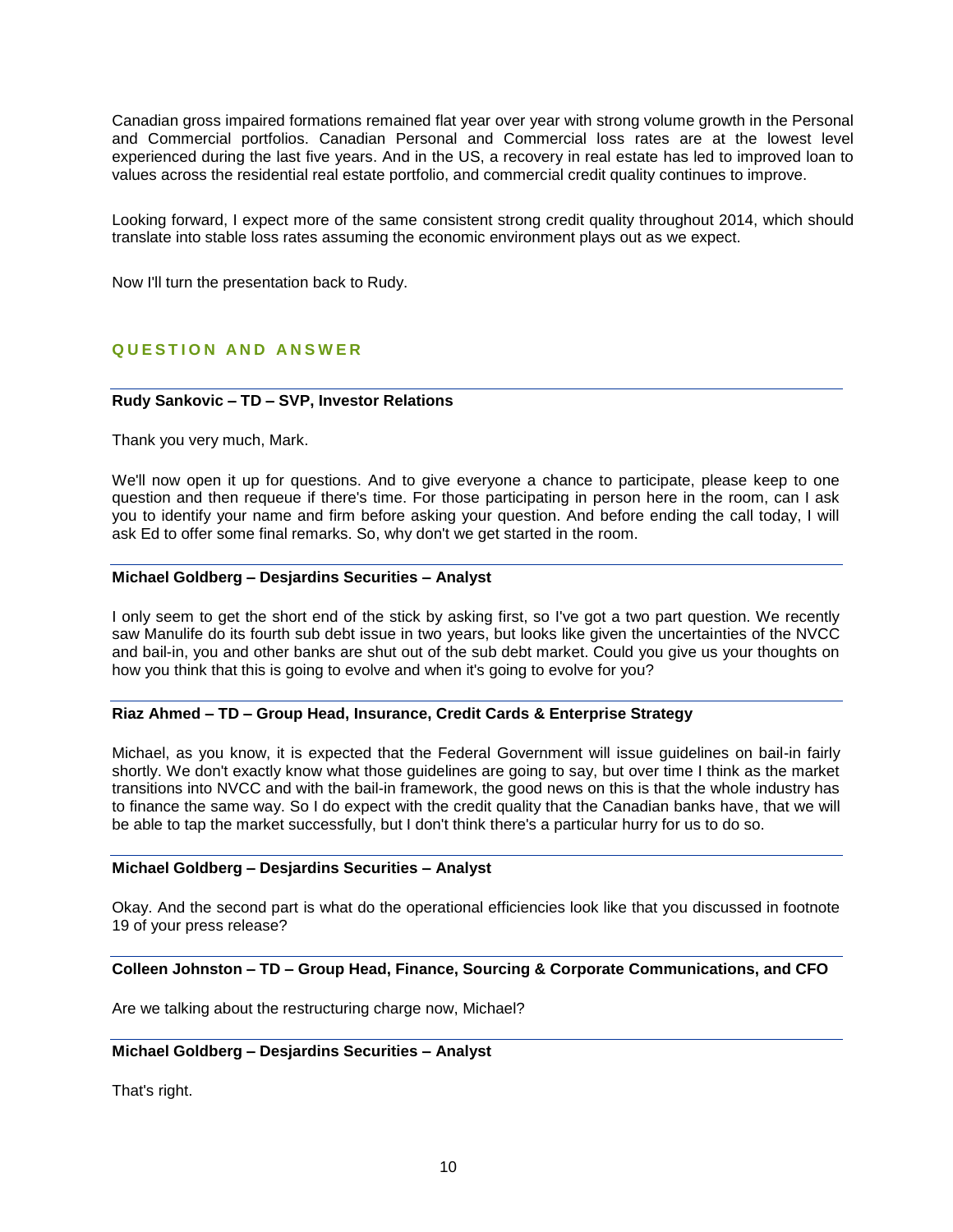# **Colleen Johnston – TD – Group Head, Finance, Sourcing & Corporate Communications, and CFO**

Yes. So there were a number of initiatives really across the Bank. The ones I would call out in particular were some optimization of our branch network in both Canada and the United States, and a number of other initiatives that are intended to reduce costs permanently and take those costs out of our base going forward. So that was the essence of the \$90 million restructuring charge this quarter.

# **Michael Goldberg – Desjardins Securities – Analyst**

Can you be a little more explicit about what that optimization – those changes amount to?

# **Colleen Johnston – TD – Group Head, Finance, Sourcing & Corporate Communications, and CFO**

Yes, this has really been part of a program that we started a couple of years ago, and as we mentioned last quarter, we were intensifying the effort. So we've been really focused on making productivity a competitive advantage for TD, and a lot of that is about leveraging our scale and buying power to reduce our cost base, really looking for efficiencies right across the organization, whether it be in terms of distribution, in terms of structure, in terms of various activities in our Corporate areas, or operations areas as well. So the charge that you're seeing is really quite broad-based, but I would call out the fact that we have fine-tuned the network a bit on both sides of the border.

# **Michael Goldberg – Desjardins Securities – Analyst**

It doesn't sound like this means branch closures or consolidations, or does it?

# **Colleen Johnston – TD – Group Head, Finance, Sourcing & Corporate Communications, and CFO**

We would call it optimization. I can refer to my colleagues here, but we would refer to it really as optimizing the network, because we are in fact continuing to increase our branches and open new branches. But it's really a matter of optimizing, and in fact consolidating branches is the way we would characterize it.

# **Michael Goldberg – Desjardins Securities – Analyst**

Thank you.

#### **Rudy Sankovic – TD – SVP, Investor Relations**

Thank you, Michael.

#### **John Aiken – Barclays – Analyst**

John Aiken, Barclays Capital. Question for Mike. Mike, very impressive loan growth in the US Retail platform. Can you talk to the competitive landscape that you're seeing particularly in auto, but of course on the other lines, and whether or not you think that you can sustain your relative growth or your market share gains while simultaneously protecting the net interest margin gains that you've been able to produce?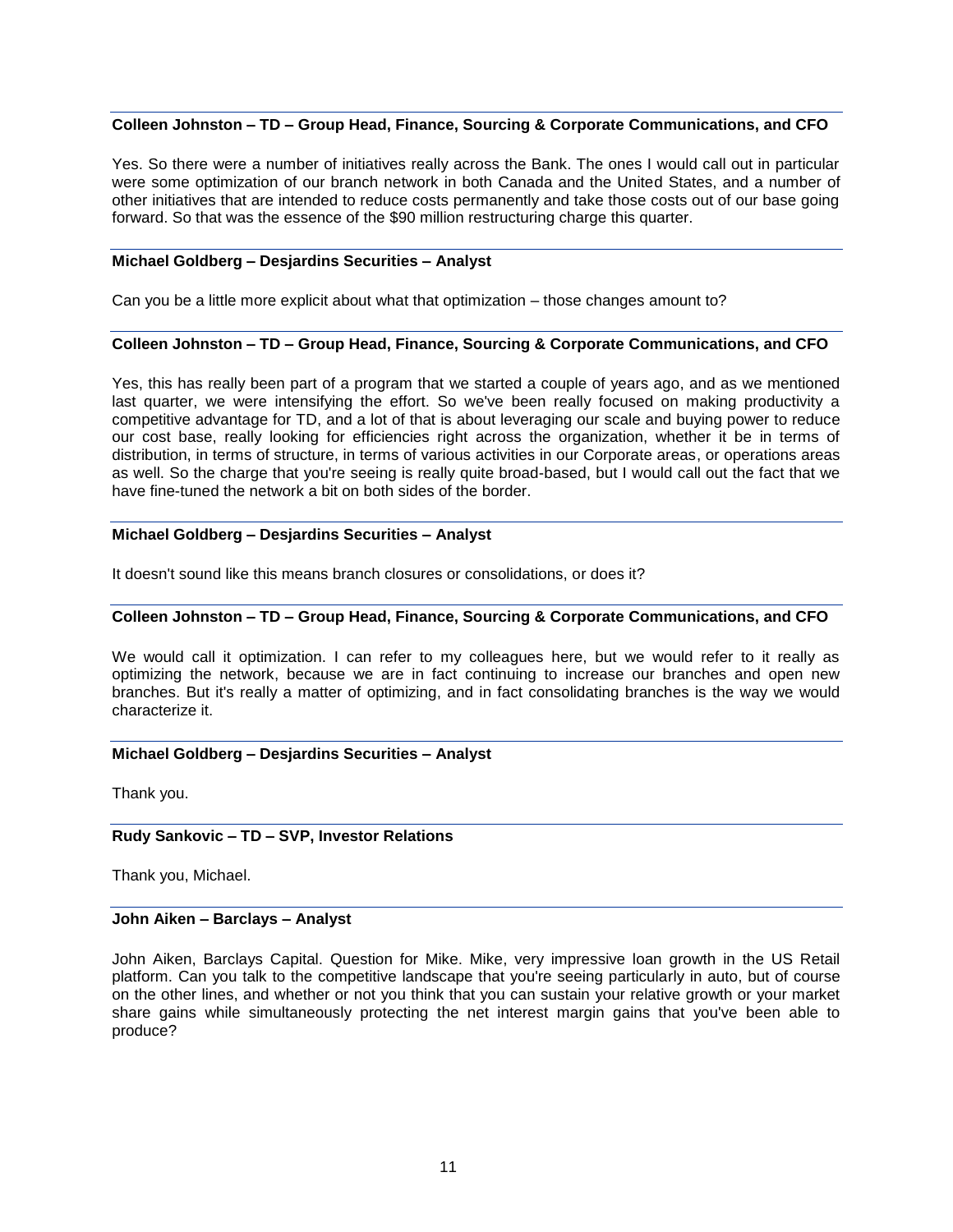# **Mike Pedersen – TD – Group Head, U.S. Banking**

Yes, there's no question that the growth is slowing but we're continuing to see that we're outperforming and the slowing is mostly in mortgages and auto. But we're still significantly higher than the industry, so we expect slower growth going forward, but we still expect to outperform.

### **John Aiken – Barclays – Analyst**

Are you seeing competitive response, though, in terms of pressure of what's being offered on loans?

# **Mike Pedersen – TD – Group Head, U.S. Banking**

Yes, there's significant competitive pressure whether it's on commercial loans or mortgages or in auto, but we're still able to compete and still able to take share.

### **John Aiken – Barclays – Analyst**

Then what does that mean for the outlook for margins outside of what the contribution from Target has had to the portfolio?

### **Mike Pedersen – TD – Group Head, U.S. Banking**

On loans?

#### **John Aiken – Barclays – Analyst**

On loans, yes.

# **Mike Pedersen – TD – Group Head, U.S. Banking**

There's pressure on loan margins, but in our case that's not quite as bad as it might be given that we're disproportionately deposit heavy. And our deposit margins are looking better which is leading to our view that margins overall will be stable to improving going forward.

### **John Aiken – Barclays – Analyst**

Great, thanks, Mike.

#### **Rudy Sankovic – TD – SVP, Investor Relations**

Thanks, John. So why don't we go over to the phones. Operator, please.

#### **Operator**

Steve Theriault, Bank of America/Merrill Lynch.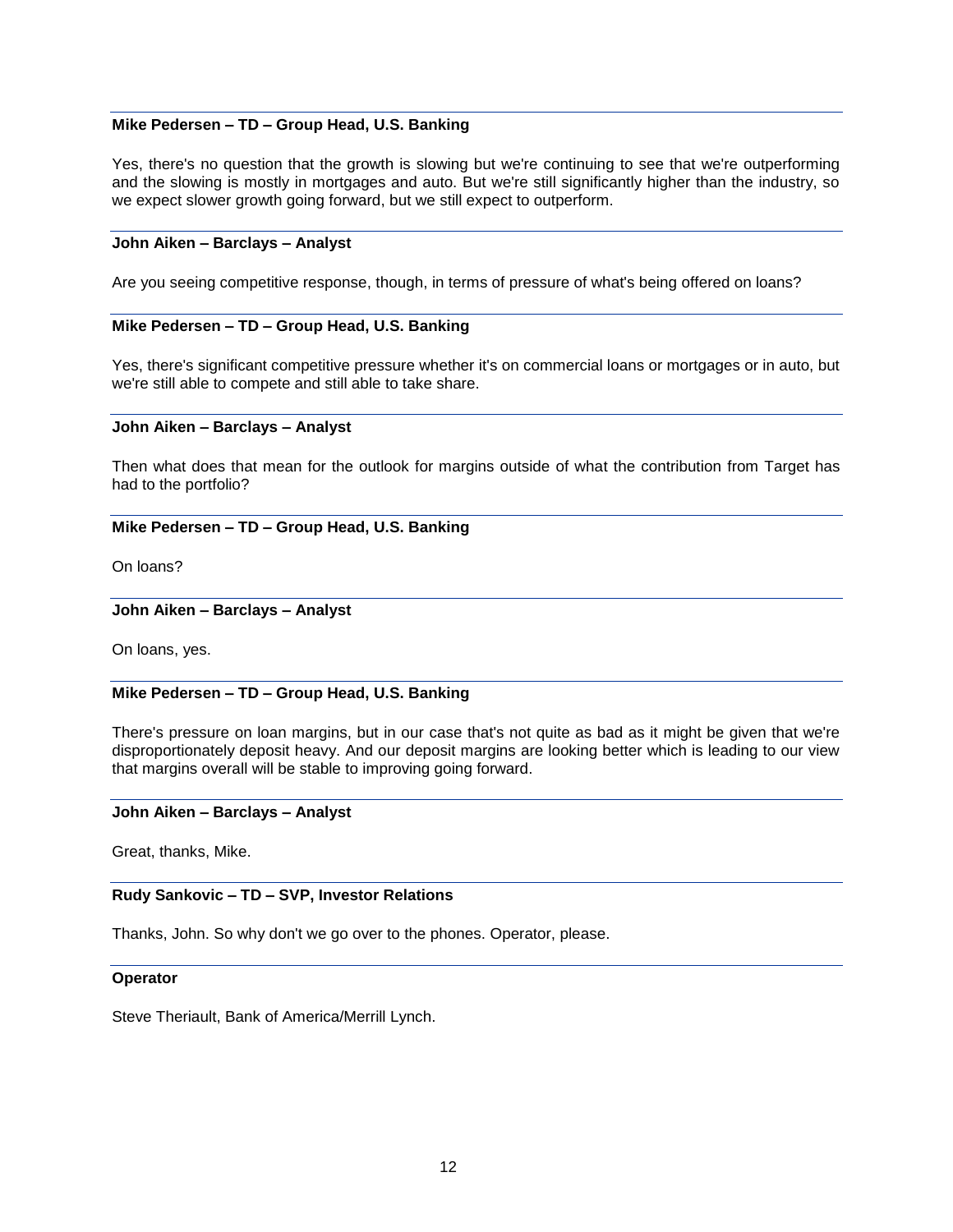# **Steve Theriault – Bank of America Merrill Lynch – Analyst**

A quick follow on the auto question and then if I could ask a question on the US branch network. So just to continue on John's question, I'd noticed that the loan growth this quarter in indirect auto in the US was \$300 million, and the run rates pretty consistently for now the better part of a couple of years has been \$600 million to \$1 billion. So I guess the question is, is there a structural deceleration there and the growth levels, given tighter margins or for whatever reason, will be slower on a run rate basis looking out the next year?

And the other piece, Mike, was I've been hearing that branch hours are being scaled back somewhat in the US getting into all some of the branches that were open until 8:00 PM are being scaled back to 5:00 PM some days of the week. So maybe you could talk a little bit about that, and maybe this dovetails into the restructuring question as well, but maybe you could discuss any initiatives you have to scale down branch hours in the US?

# **Tim Hockey – TD – Group Head, Canadian Banking, Auto Finance & Wealth Management**

Steve, it's Tim. Let me take the auto finance question. No question, the US, as we said before, is a very competitive environment. We're actually reacting to that environment and to the thinner margins by – now that we have over 9,000 US dealers and we've had a little bit of time to operate with those dealers – optimizing that network because as you can imagine, there's a little bit of an 80/20 rule at play. So as a result, we expect that going forward we'll have an actual smaller number of dealers as we concentrate our efforts from a servicing point of view on those dealers that really want to partner up with us. And so as a result, we expect to have slower originations over the next few quarters as we make that transition.

# **Mike Pedersen – TD – Group Head, U.S. Banking**

It's Mike. There's no change in our hours strategy. We, from time to time, tweak our hours but always on the basis of what customers want, need and on the basis of customer usage. This is a very important differentiator for us and we continue to have the best hours in every market we operate in and that'll continue to be our goal.

In terms of stores, we expect that our store network will continue to grow on balance so we'll open stores in high growth markets where we're underrepresented in terms of stores or branches. So for example, this year we'll open an additional 15 stores in New York City. I'm aware that there are US competitors that are closing hundreds of branches, but our situation is a bit unique in that we're newer and growing. Our average households per store is 3,200 versus the industry average of 1,400. So other things being equal, we're not really over branched.

And I'd also say that we are of the view that in the distribution system of the future and with all our investment in mobile, online and so on, that stores will have a slightly different purpose, that they'll look different and so on. So in that sense, the stores that we're opening this year are about 35% smaller in terms of square footage compared to stores we've opened in the past.

# **Steve Theriault – Bank of America Merrill Lynch – Analyst**

Thanks for the color, guys.

# **Rudy Sankovic – TD – SVP, Investor Relations**

Thanks, Steve. Next question please, Operator.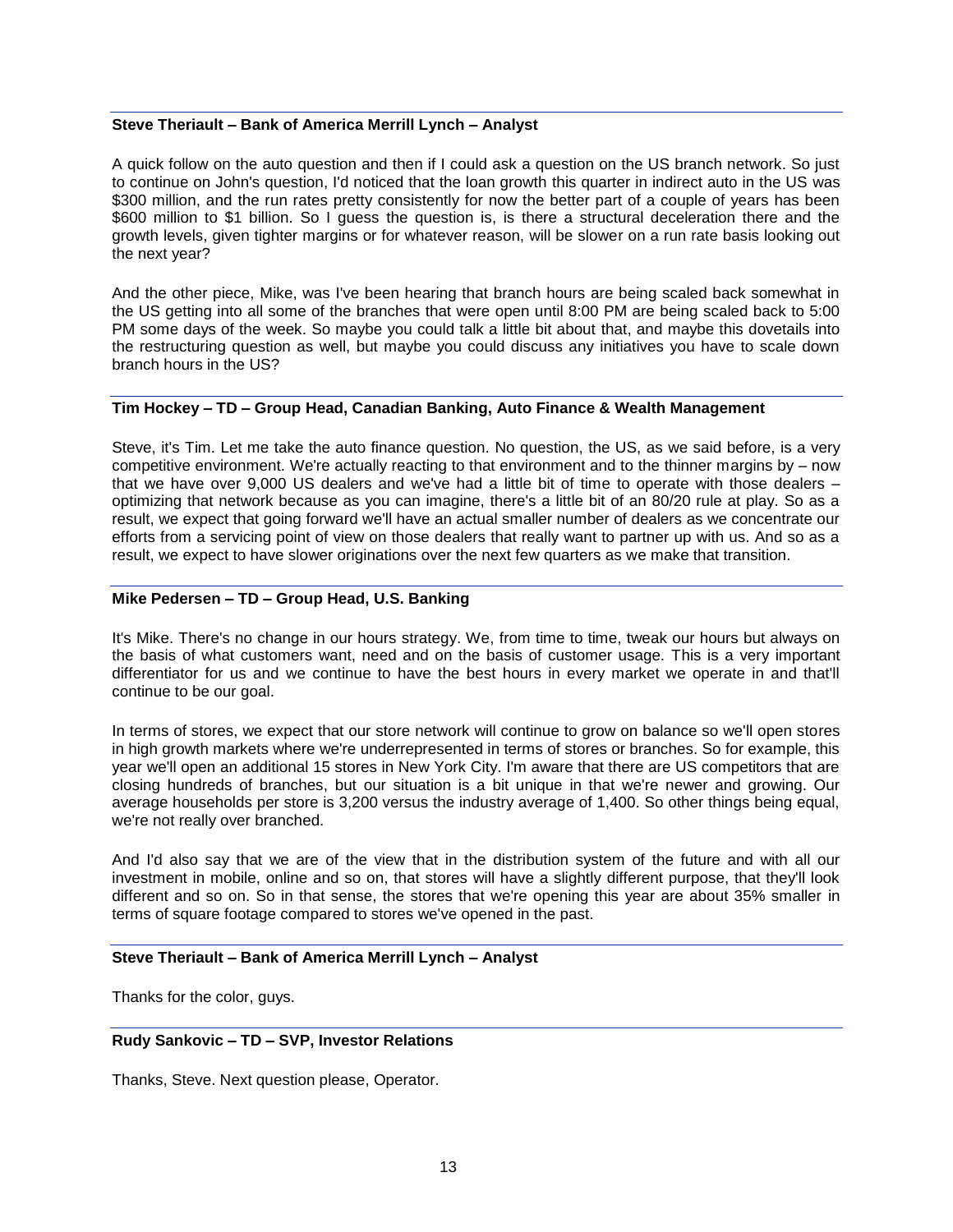# **Operator**

Gabriel Dechaine, Credit Suisse.

### **Gabriel Dechaine – Credit Suisse – Analyst**

A couple quick questions here. So you have disclosed the pension cost adjustment for 2013, that's not a real big number. That's not my point. I just want to know what kind of increase in rates and what do we need to see for those expenses to start going the other way? And then Colleen or Mike, on the US margin, excuse me, you mentioned something about, and I see it now in your MD&A, acquired credit impaired loans and debt securities classified as loans. What was the accretable yield this quarter and what is meant by increased NII from debt securities classified as loans?

### **Colleen Johnston – TD – Group Head, Finance, Sourcing & Corporate Communications, and CFO**

Gabriel. Hi, it's Colleen. I'll take both of those. So the last question was around the language related to the NIM. So normally I think that was probably a lot of words to say the more accounting driven versus what we would call core margin. So if you look at the 9 basis point increase in the quarter, we would say that just over half of the increase was more accounting driven relating to acquired loans, in particular Target. And then the remainder was an increase in the core margin as we've talked about, which is due to the expansion of deposit margins, partly offset by a bit of a decline on the loan side

And your first question was on the pension item. So we have disclosed the impact of the new accounting rules and as you say, our impact does seem to be somewhat smaller perhaps than the other banks. We believe that's because of the fact that we had a smaller gap between our discount rate and our assumed rate of return, which is really what the new standard is focused on. So the impact on that, as will be for these new standards obviously, we'll be restating last year's results and that's going to have about a \$22 million impact. So as we move forward, our assumption at the moment based on where rates were at the end of the year, we're assuming that our pension expense after this adjustment, IFRS adjustment, is going to be relatively flat next year. So whereas this year our pension expense increased by about \$140 million, as I said earlier in my remarks it was about 1% of our expense growth of 4%. We expect that to not be a factor as we move into 2014.

# **Gabriel Dechaine – Credit Suisse – Analyst**

Right, what kind of rate movement do we have to see before those expense increases become reversals? And I didn't quite get the acquisition comment on Target. So you acquired Target, you got all it's NII. It's not like any accretable yield, right? It's just their contribution?

# **Colleen Johnston – TD – Group Head, Finance, Sourcing & Corporate Communications, and CFO**

Yes, so back to Target. When you acquire loans, there does tend to usually be some small accounting adjustments that happen as the portfolio seasons. So that was a relatively small adjustment but this is the same general phenomena that we have around acquired credit loans or acquired credit. And back to the pensions, again, if rates rise, if long rates rise, then we will see a reduction in pension expense going forward.

# **Gabriel Dechaine – Credit Suisse – Analyst**

Thank you.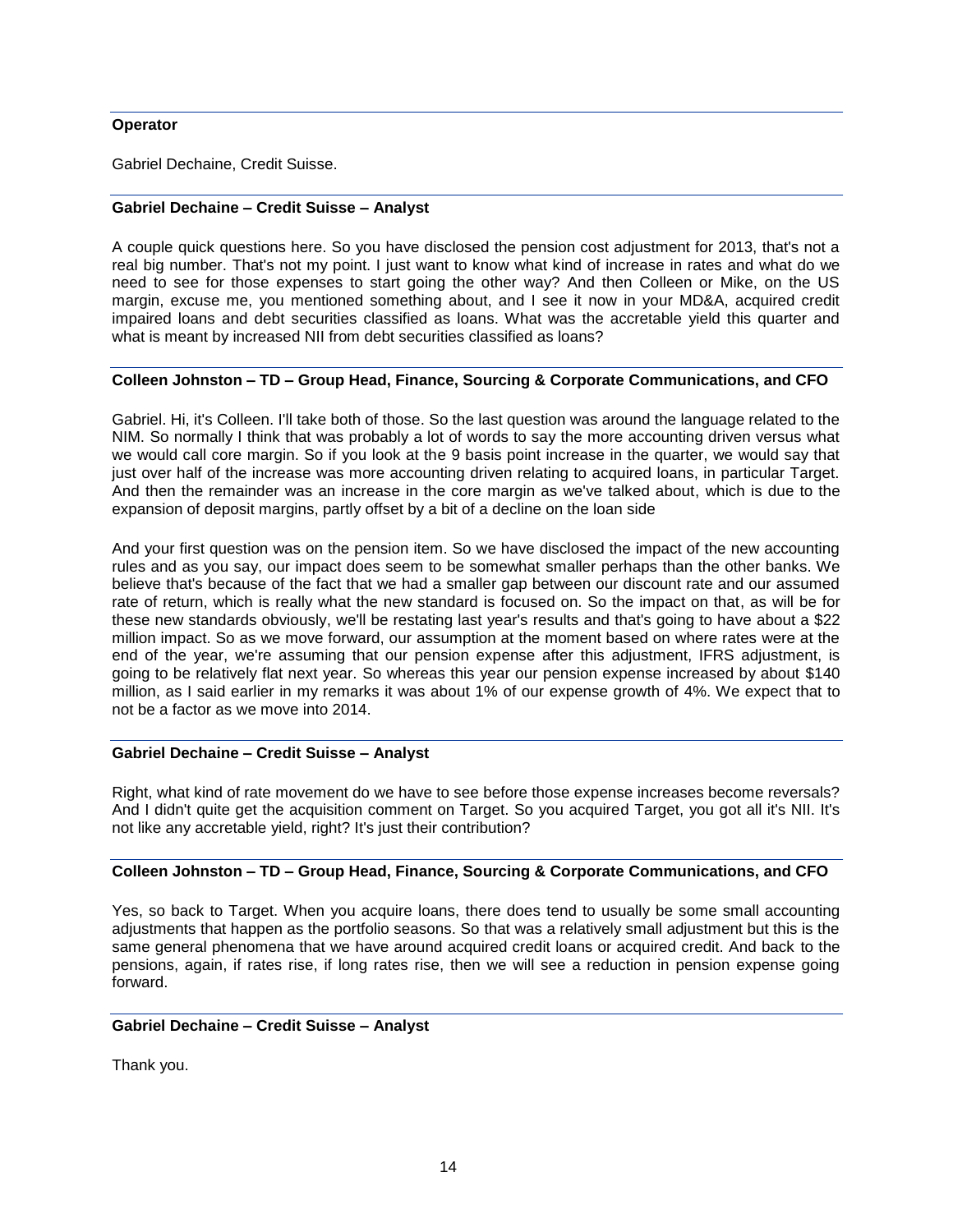# **Rudy Sankovic – TD – SVP, Investor Relations**

Thanks, Gabriel. Next question please.

### **Operator**

Peter Routledge, National Bank Financial.

# **Peter Routledge – National Bank Financial – Analyst**

Couple questions about Ameritrade. First of all, it sounds like the Ricketts are selling off their position. I had two questions. Will another large shareholder, maybe not as large as TD, replace them or will it just be widely held? And then the follow on would be do you guys have – I understand your goals with respect to the ownership stakes staying the same – but do you have more flexibility as a result of this ownership change?

# **Ed Clark – TD – Group President and CEO**

Sure, let me just answer the first question. So if you look out, basically this agreement provides for, is that in 2016 what you'll see is if the Ameritrade board will consist of five TD representatives, six independents plus the CEO. And so that will be the composition of the Board and the agreement provides for that to carry on for the next five years. I wasn't sure what your second question was.

### **Peter Routledge – National Bank Financial – Analyst**

I mean, my perception was always with the Ricketts on the Board you were very unlikely to accelerate taking a larger share in Ameritrade, if that's what you wanted. With a sizable minority shareholder not there any more, don't you have more flexibility if you chose to, say five years from now?

# **Ed Clark – TD – Group President and CEO**

I'm not sure either way on that, but I guess what I think we're saying is if you look at the interaction of the Basel rules with our ownership, that this is a pretty optimal structure that we have right now and we're quite content to stay with this structure. And really that's what this agreement does is say we're going to clearly stay with this structure the next five years.

#### **Peter Routledge – National Bank Financial – Analyst**

And then final on this, the sale of the Ameritrade shares, will there be any gain on that?

# **Ed Clark – TD – Group President and CEO**

There might be a small gain.

# **Peter Routledge – National Bank Financial – Analyst**

Small gain. Okay, thank you.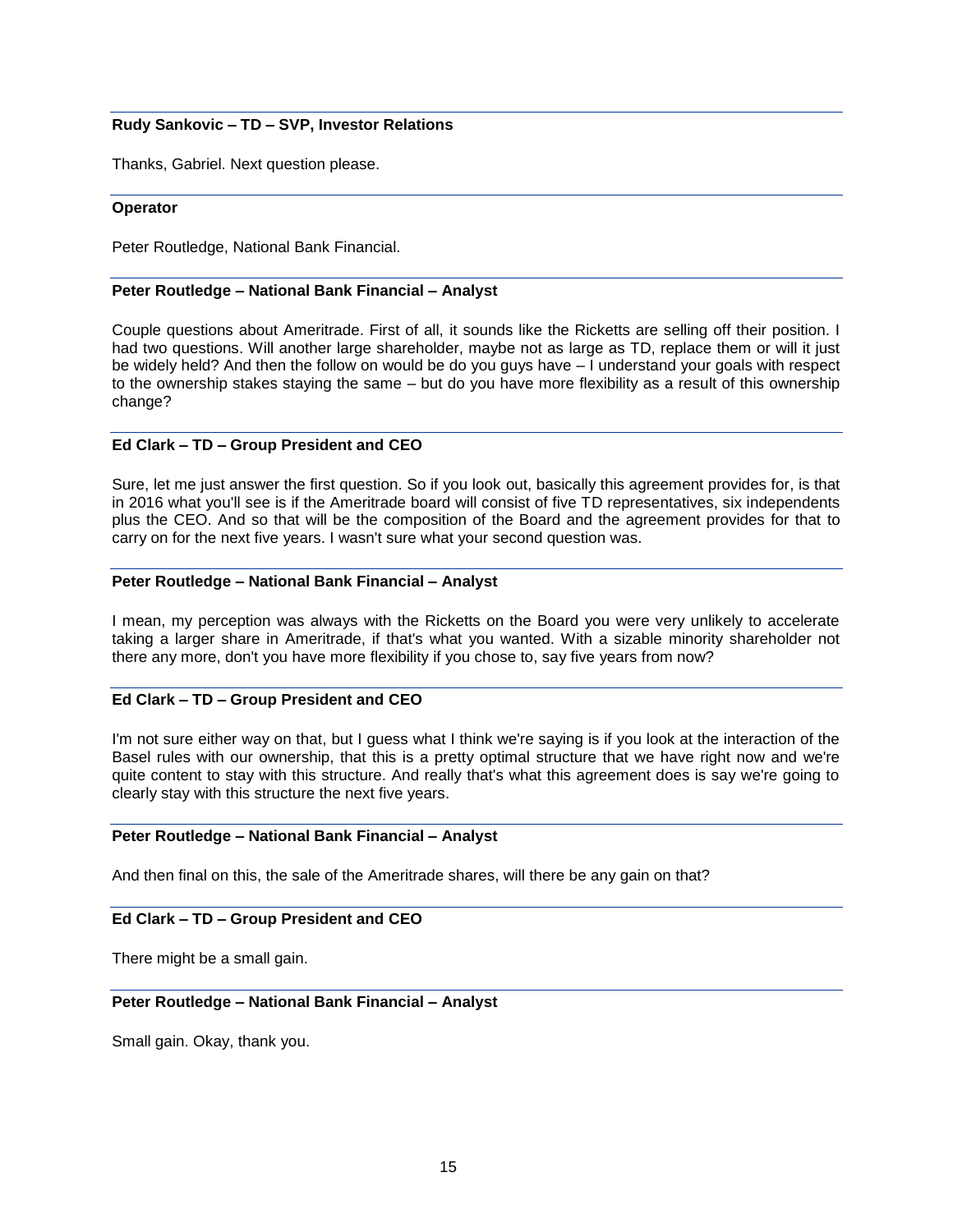# **Rudy Sankovic – TD – SVP, Investor Relations**

Thank you, Peter. Next question, please.

### **Operator**

Brad Smith, Stonecap Securities.

### **Brad Smith – Stonecap Securities – Analyst**

I guess this is probably a question for Mike. With respect to the TD Ameritrade insured deposit accounts, which I think ended the quarter at about US\$73 billion, these are the fastest growing deposits of the Bank and it's my understanding that you're paying a fairly hefty fee for them, I think it's probably something north of 125 basis points a year. With the struggle for margin in the US, my first question is, number 1, can you make a positive return on these deposits? And number 2, what are the types of investments that you can actually fund reasonably with these deposits with respect to the maturity duration issues and things like that? Thanks.

# **Ed Clark – TD – Group President and CEO**

I think you've got it all upside down. So the answer is no, we do get a fee of 25 basis points from Ameritrade. We have to pay them LIBOR for these, and so there's a margin that's left to us between that and where LIBOR trades. And this was an outstanding deal for Ameritrade because they get to gather these deposits and not put up capital and it's an excellent deal for us. So it's a big win on both sides.

### **Brad Smith – Stonecap Securities – Analyst**

Yes. But, Ed, aren't you paying something north of US\$700 million a year in fees to Ameritrade?

#### **Ed Clark – TD – Group President and CEO**

Well, I think what you're trying to say is what are we paying in LIBOR, where we pay LIBOR on US\$70 billion.

#### **Brad Smith – Stonecap Securities – Analyst**

I'm saying what are you paying in fees relative to the deposits themselves, and I believe it's north of 125 basis points.

#### **Ed Clark – TD – Group President and CEO**

No, we pay no fees to Ameritrade, no fees to Ameritrade, what we pay them is LIBOR on these deposits. And the question is, can we invest their deposits at LIBOR, and we think we're smart enough to be able to actually do that.

### **Brad Smith – Stonecap Securities – Analyst**

Okay. Thank you.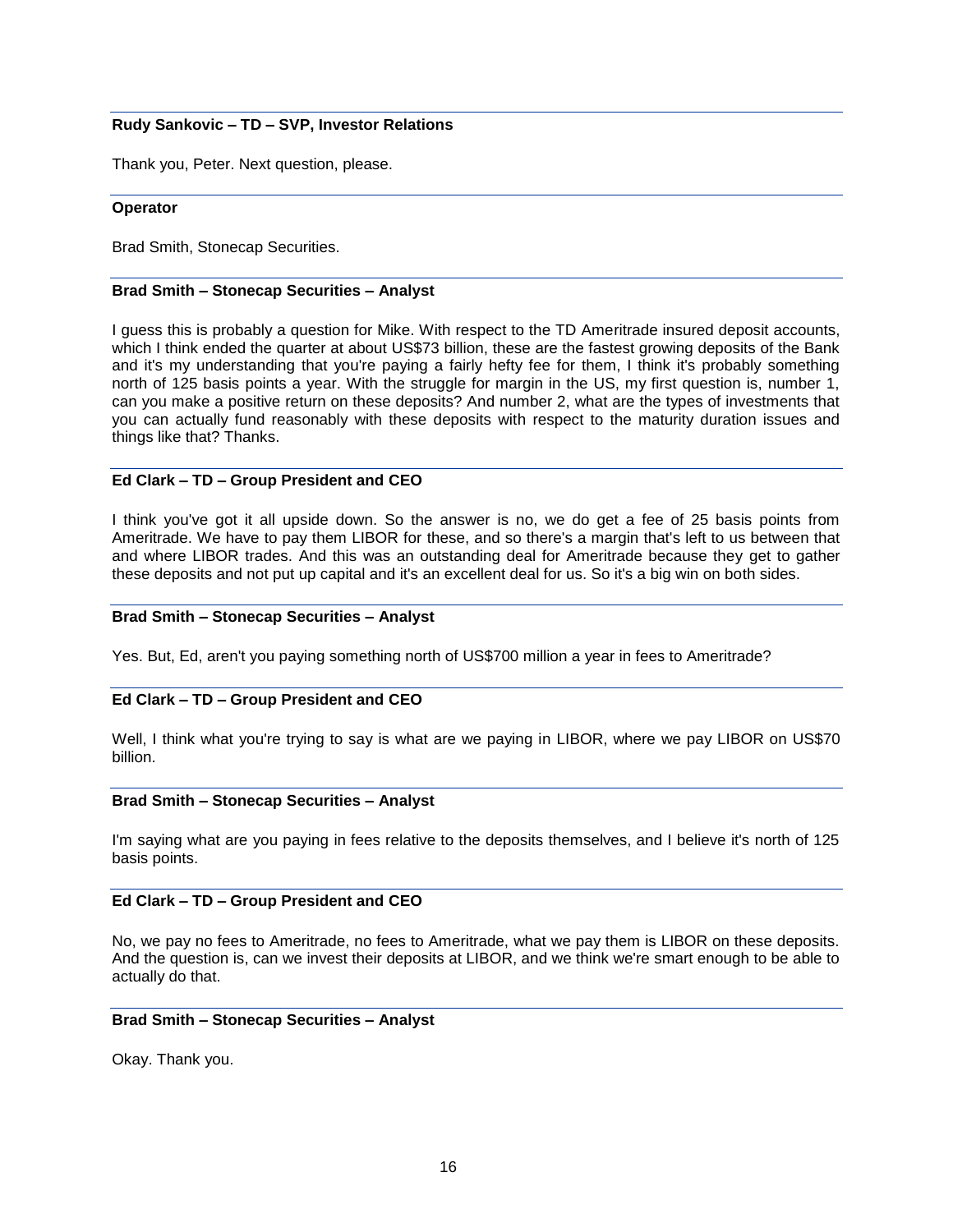# **Rudy Sankovic – TD – SVP, Investor Relations**

Great. Thanks, Brad. Next question, please.

### **Operator**

Mario Mendonca, TD Securities.

# **Marco Mendonca – Stonecap Securities – Analyst**

A broad question on capital. Four of the five large banks that have reported so far put up Basel III Common Equity Tier 1 ratios of 9% plus including your Bank. And while I don't think we're going back to the heydays of 4% or 5% share buybacks, is there something the industry is waiting for, looking for, before the pace of buybacks accelerates?

# **Riaz Ahmed – TD – Group Head, Insurance, Credit Cards & Enterprise Strategy**

Mario, it's Riaz. Well, I think what you're seeing is that the whole capital question on a global basis isn't completely settled. We know, for example, that OSFI has issued guidelines which give the Canadian banks particular direction. We know that by 2016 there is a 1% surcharge that is to be introduced as a result for those banks that are being designated as G-SIFIs. And so I think what you're seeing is banks holding more flexibility than you might otherwise just to deal with more global uncertainties as questions around leverage ratios, for example, are still raging and questions related to ring fencing around the various jurisdictions are still going around. So I think you're just seeing banks hold more flexibility for now.

### **Marco Mendonca – Stonecap Securities – Analyst**

Where do you think the Basel III Common Equity Tier 1 will settle at when everything settles down including information about the leverage ratio, which I understand is coming along fairly well, OSFI's being, or at least intimating, that they're not going to treat that as a regulatory minimum but rather a tool, a regulatory tool. Where do you think the Basel III ratio shakes out for the industry, Canada, that is?

# **Riaz Ahmed – TD – Group Head, Insurance, Credit Cards & Enterprise Strategy**

Yes, I would say Mario, your guess is as good as ours. I'd say the information that you have around the convergence of leverage ratio and the whole debate around the US leverage ratio and the BCBS leverage ratio in use of US GAAP and IFRS GAAP is about the same as I understand it – that there is a desire to bring together a greater convergence. But where it ultimately settles out, your guess is as good as mine.

# **Marco Mendonca – Stonecap Securities – Analyst**

Thank you.

# **Rudy Sankovic – TD – SVP, Investor Relations**

Okay, thank you, Mario. Next question please.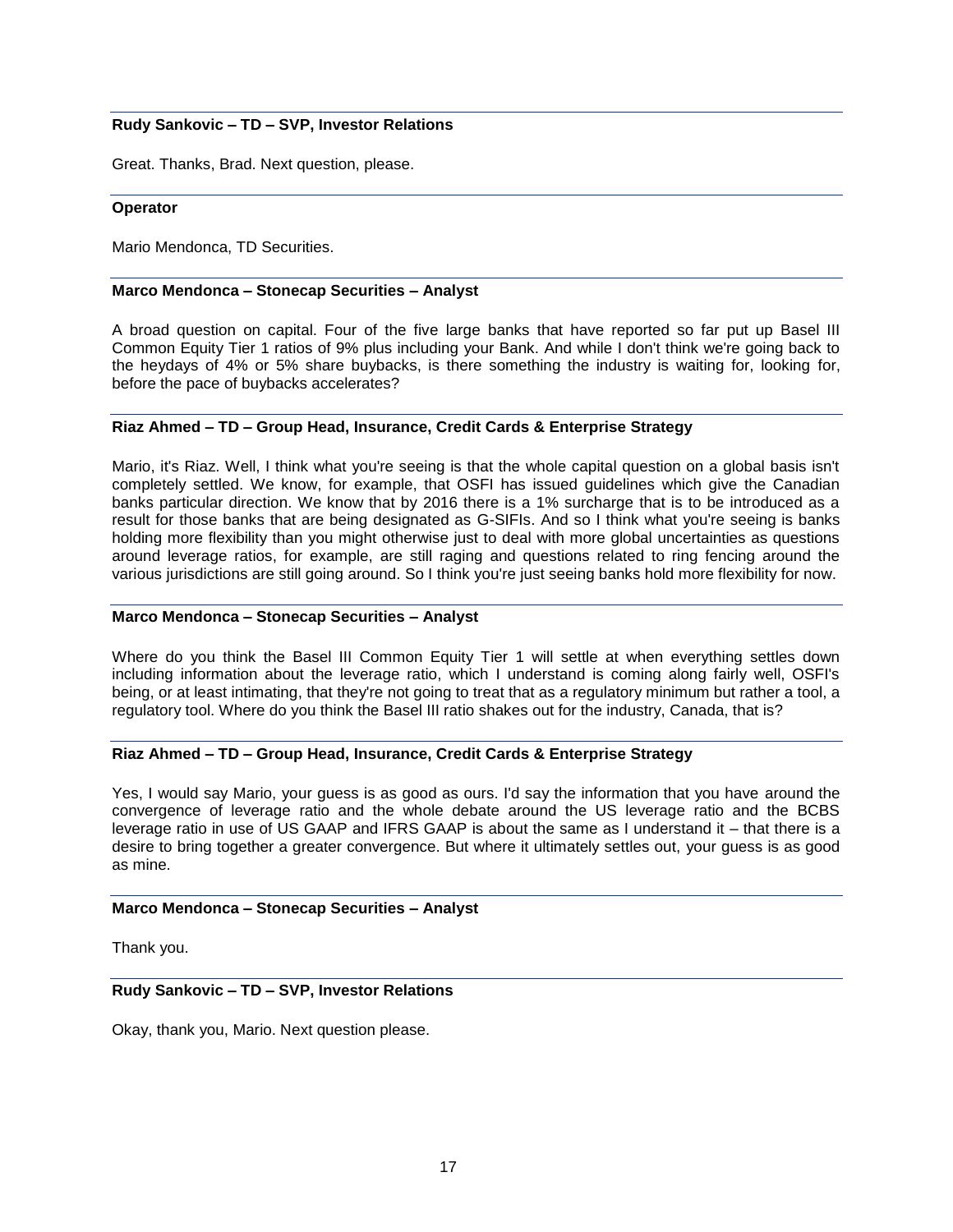# **Operator**

Cheryl Pate, Morgan Stanley.

### **Cheryl Pate – Morgan Stanley – Analyst**

A couple of quick questions. One first on the expenses. I know you had spoken to expecting a seasonal uptick of around \$100 million in the fourth quarter and obviously there were some items that impacted that this quarter. How should we think about that seasonal pattern in 2014?

# **Colleen Johnston – TD – Group Head, Finance, Sourcing & Corporate Communications, and CFO**

Cheryl, it's Colleen. So yes let me step back from expenses generally – it is my favorite topic. So I think first of all, we've been talking all year long about the idea that we wanted to start to even out our level, in particular our level of project and initiative spend as opposed to seeing it skewed so much towards the end of the year. And I think we achieved a lot of success in doing that this year. Our underlying project and initiative spend is much more even and we think that is ultimately a wiser way to spend money and to pace our implementation, so we're happy with that.

When we talked to you last quarter, we said we thought we could come in within the 3% increase in core expenses for the year. And clearly that didn't happen. So embedded in that 3% growth we expected expenses to be up about \$100 million quarter over quarter. What you did see is that the increase in adjusted expenses was up about \$220 million. So if you take out some foreign exchange we would say that versus our expectations, the miss was about \$100 million. And we've already called out the litigationrelated charges in the Wholesale bank and then performance related or direct drive that was in the Wealth business.

So if you combine that, that was really the lion's share of the \$100 million – the amount that was over our expectation. So I think going forward, what you should see in the first quarter is you should see our expenses down, I would say probably somewhere in the \$150 million plus category or range. But going forward, we're going to continue to work to say let's achieve more evenness in our expenses throughout the year. But I think you'll probably see a slight skew towards higher expenses in the fourth quarter.

# **Cheryl Pate – Morgan Stanley – Analyst**

Okay. Thanks, that's helpful. And then a quick one for Mike. On the mortgage business, which has obviously been an area of really strong growth for you guys and slowing a bit, obviously given the environment now, can you maybe give us some more color on how you differentiate yourselves in terms of product? And is your mortgage product more targeted towards a purchase market or how should we think about that as the dynamics of the industry change as mortgage rates move up from here?

# **Mike Pedersen – TD – Group Head, U.S. Banking**

So I think our advantage is more in our distribution network and the fact that we're growing our store network and expanding into markets where mortgages are easier to get. And we have a particular advantage because having grown as we have, we're very deposit focused and less than 3% of our customers actually have mortgages with us. And customers like dealing with TD. We have fantastic customer satisfaction. So as you go to them and open a conversation about a mortgage, they're very inclined to speak to us. So that's the real upside we have just being very underpenetrated in this business in our US bank.